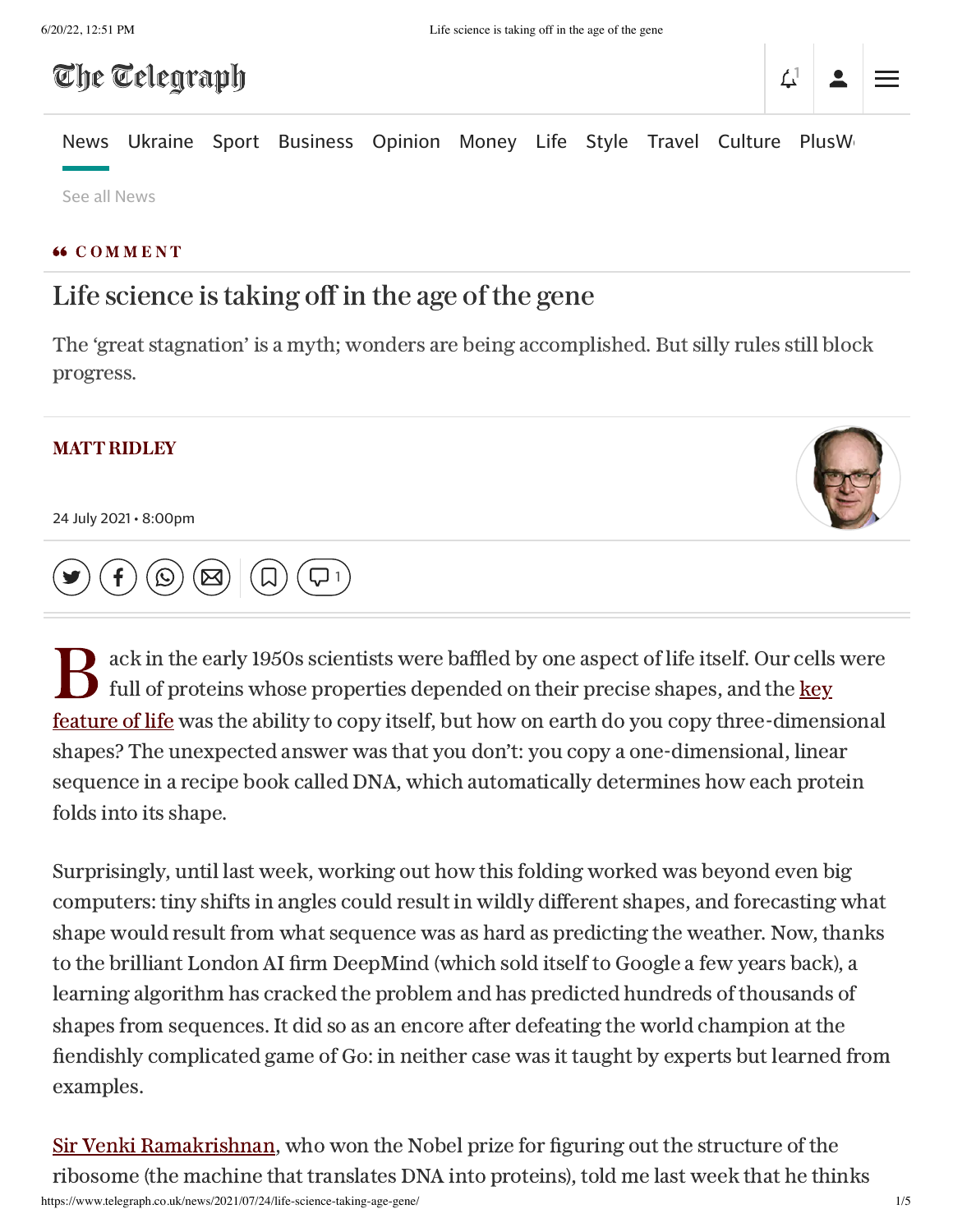#### 6/20/22, 12:51 PM Life science is taking off in the age of the gene

the DeepMind breakthrough is huge: "we probably have not yet grasped its impact and all the ways it will change the way we do biology."

No longer will scientists have to guess and test to find out what their proteins can do: they can find out "in silico" what shape a particular gene sequence will give to a protein. That will

help drug design, vaccine design and the understanding of diseases from Alzheimer's to Covid. The spike on the virus is a key that fits a lock on our cells. Predicting whether a wild bat virus can unlock human cells will no longer require risky, gain-of-function experiments.

But the breakthrough is also a reminder that life sciences present the big [opportunity](https://www.telegraph.co.uk/technology/2021/01/25/british-life-sciences-raise-20bn-covid-19-successes-spur-interest/) in the coming decades. If 1900-1950 saw spectacular advances in transport and 1950-2000 saw extraordinary innovations in information, then 2000-2050 might turn out to be the age of the gene. There is a palpable sense of diminishing returns in IT these days. Moore's Law has run out of room; smart phones no longer need regularly replacing; the internet and social media have matured.

Instead, in the wake of the pandemic we will be [obsessed](https://www.telegraph.co.uk/business/2020/05/09/covid-19-will-spark-wave-medical-innovation/) with health. The novel techniques for developing vaccines based on RNA that were so rapidly successful last year will turn their attention to cancer. The microbiome may start to unlock the secrets of allergy. Genomics will grapple with Alzheimer's and mental health. And ageing itself may gradually turn into a curable ailment. It's not just medicine: DNA has already transformed genealogy and forensic science. Last month saw a murderer convicted of a crime committed in 1972 thanks to the genealogy-tracing enthusiasm of his relatives.

This week also saw the announcement of an extraordinary result for agriculture. A small manipulation of RNA in young plants led to a 50 per cent yield increase in potatoes and rice in the field (and a trebling of yield in the lab). If it works commercially, this would mean a dramatic reduction in the area of land needed to feed the human race and a surge in spare land: great news for nature.

In short, the life science era is here. Notice that although Deep Mind's breakthrough was in computing, the application was in bioscience. The good news is that Britain is and always has been unusually strong in biology: from Darwin to the double helix and on to gene sequencing, cloning, test-tube babies and DNA fingerprinting, all invented here.

https://www.telegraph.co.uk/news/2021/07/24/life-science-taking-age-gene/ 2/5 So don't believe those who preach a coming "great [stagnation"](https://www.telegraph.co.uk/technology/2020/12/01/despite-deepminds-great-leap-forward-age-tech-has-age-stagnation/), as innovation dries up. There are golden prospects ahead for those who are bold, as the government's innovation strategy,